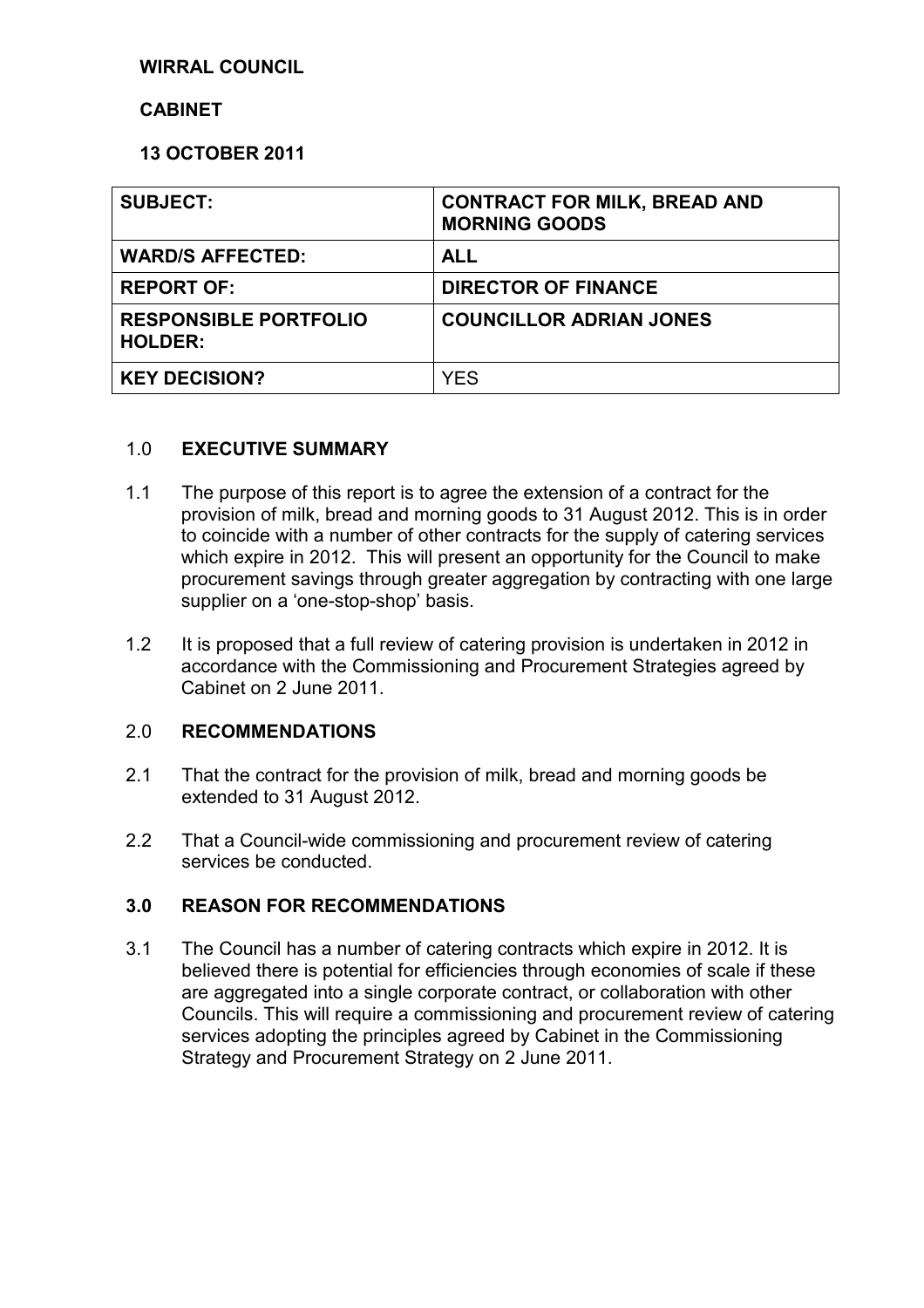## 4.0 **BACKGROUND AND KEY ISSUES**

- 4.1 This contract is for the supply of milk, bread and morning goods to Wirral Council establishments. It was awarded to Food Service Options commencing on 1 September 2007 for four years with an option to extend for a further year. The estimated contract value was £425,000 and so the tender was conducted in full accordance with European Union Procurement Directives. Actual expenditure in 2010-11 was £636,642.
- 4.2 This drift in expenditure is mainly attributable to price inflation particularly in relation to milk, packaging, wheat, fuel and utilities. Due to the volatility of the market, suppliers are reluctant to fix their prices for a long period of time. Further price increases are expected with milk expected to rise by over 5% in 2011-12 and morning goods by 6%. In 2010-11 the price of milk has risen by 10%.
- 4.3 Contract monitoring confirms that Food Service Options are meeting the service specification.

## 5.0 **RELEVANT RISKS**

- 5.1 All procurement activity is under increasing external scrutiny to ensure it is compliant with UK Public Procurement and European Union Directives. The Council has witnessed an increasing number of challenges in this area and the costs of defence and risks of financial penalty are considerable. This contract has been let in strict accordance with these Directives
- 5.2 A continued increase in food and raw material prices presents a significant risk to the Council budget. Assuming the quantity and quality of food cannot be reduced these are unavoidable cost pressures which may only be negated through more effective procurement.

## 6.0 **OTHER OPTIONS CONSIDERED**

6.1 A benchmarking exercise was undertaken in June 2011 to see if other providers could offer lower prices than Food Service Options. This shows there is no evidence that a tender process at this time would result in lower prices. It is proposed that the tender should only be let after a comprehensive commissioning review of catering services is completed which reflects the changing shape of the Council and considers alternative sourcing methods.

## 7.0 **CONSULTATION**

7.1 The commissioning and procurement review will be overseen by the Corporate Procurement Board ensuring the involvement of each Department. Particular attention will need to be given to ensuring schools, and Adults and Childrens Social Services establishments, primarily their staff and users are engaged in the process.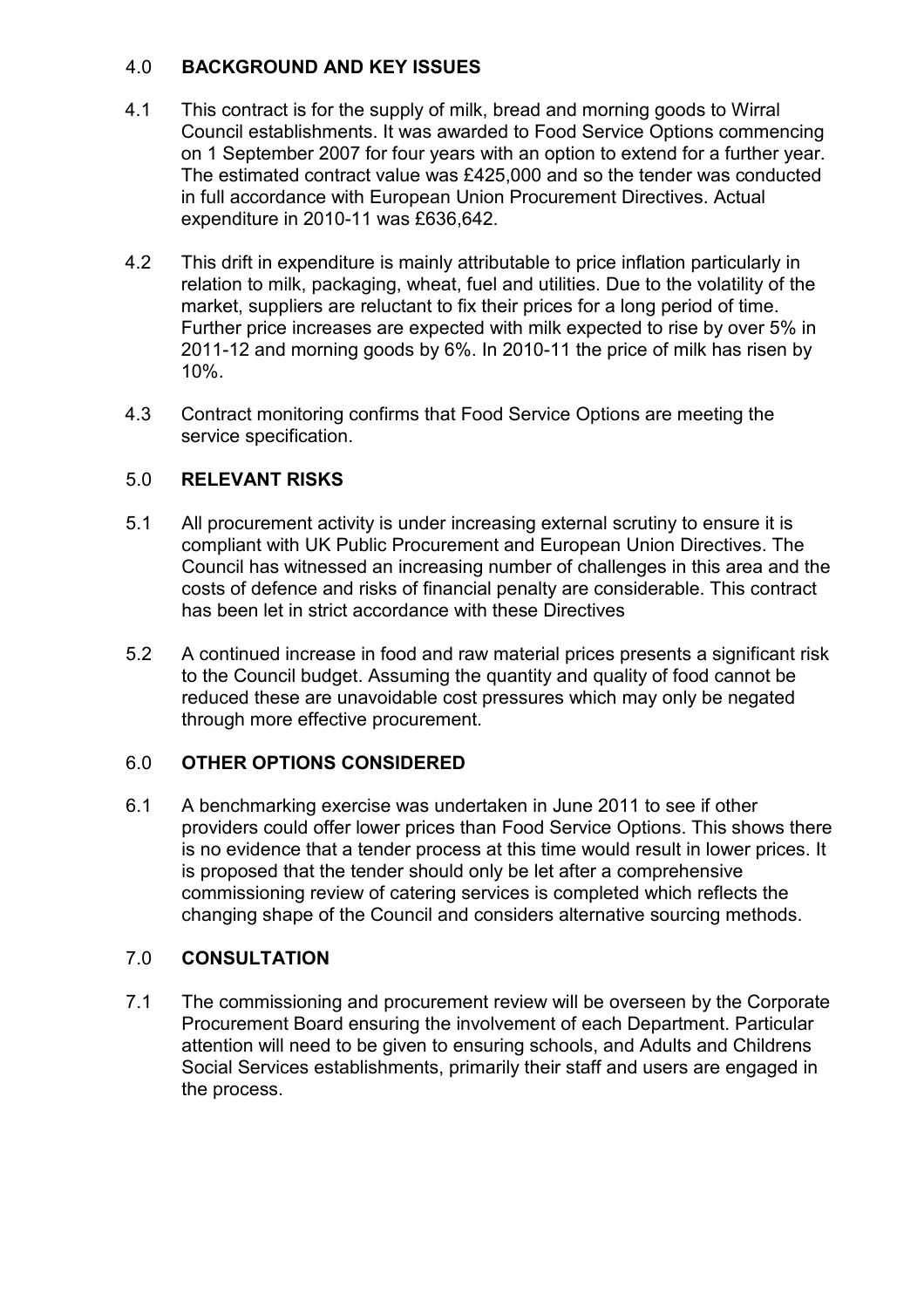## 8.0 **IMPLICATIONS FOR VOLUNTARY, COMMUNITY AND FAITH GROUPS**

8.1 All suppliers, including those from the voluntary, community and faith groups are given a fair and equal opportunity to tender for contracts. Only where it is lawful to do so will contracts be directed to such groups or those representing minority interests.

## 9.0 **RESOURCE IMPLICATIONS: FINANCIAL; IT; STAFFING; AND ASSETS**

- 9.1 The contract value increased to £636,642 in 2010-11 although this will reduce in 2011-12 as a number of establishments are no longer in operation. The Budgets for these will have been reduced as part of the agreed savings in 2011-12.
- 9.2 It is premature to indicate if any savings will arise from a commissioning and procurement review of catering services.

## 10.0 **LEGAL IMPLICATIONS**

10.1 The option to extend the contract for 12 months was built into the original tender process and is compliant with European Union Procurement Directives.

## 11.0 **EQUALITIES IMPLICATIONS**

11.1 Equality implications will be considered by the group conducting the commissioning and procurement review of catering services.

### 12.0 **CARBON REDUCTION IMPLICATIONS**

12.1 There are no direct carbon reduction implications. However carbon reduction targets may be built into the terms of the new contract.

#### 13.0 **PLANNING AND COMMUNITY SAFETY IMPLICATIONS**

13.1 There are no planning and community safety implications.

| <b>REPORT AUTHOR:</b> | <b>Mike Fowler</b>              |
|-----------------------|---------------------------------|
|                       | <b>Head of Support Services</b> |
|                       | telephone: (0151) 666 3525      |
|                       | email: mikefowler@wirral.gov.uk |

#### **APPENDICES**

None